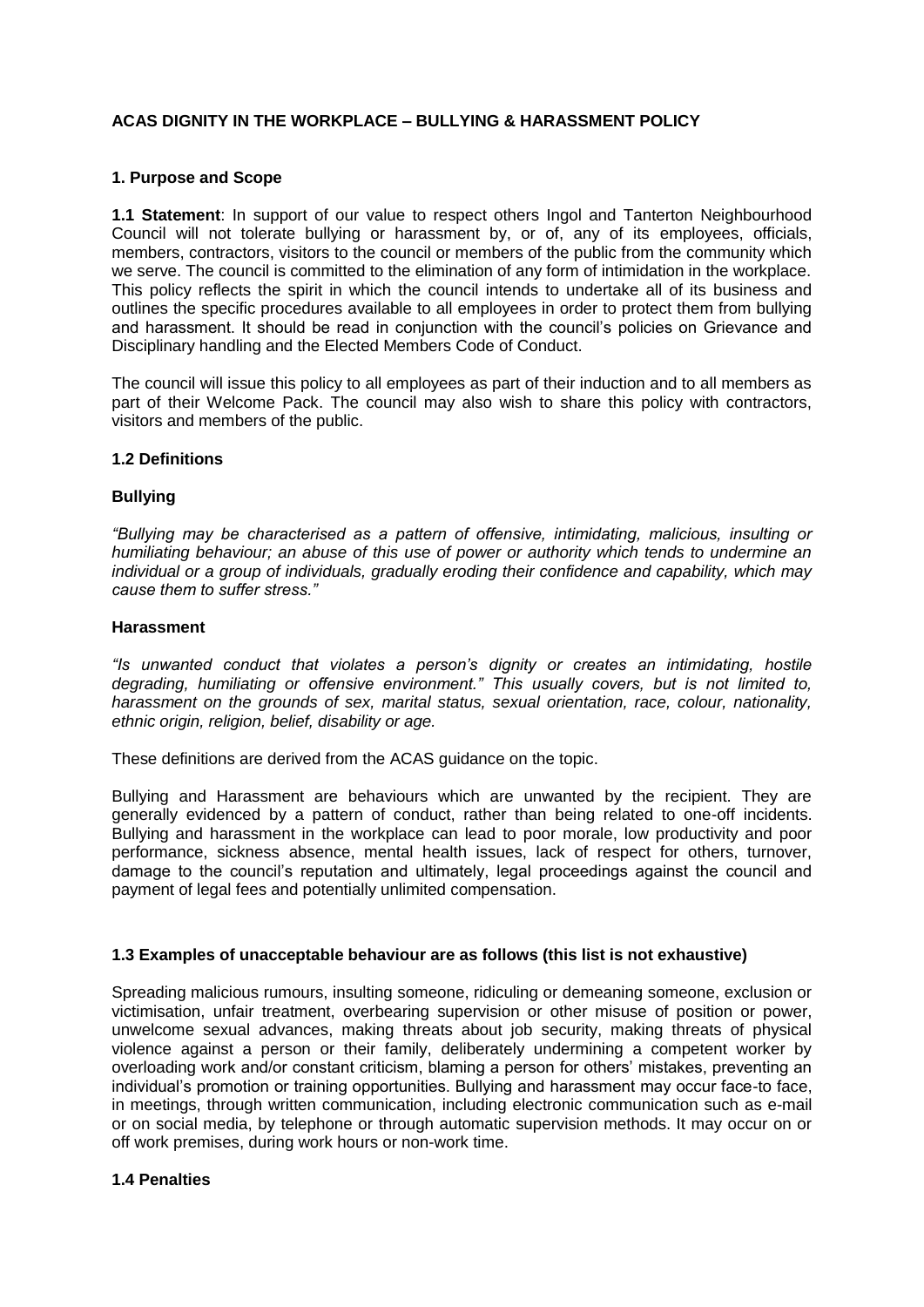Bullying and harassment by any employed persons can be considered examples of serious misconduct which will be dealt with through the Disciplinary Procedure at Gross Misconduct level and may result in summary dismissal from the council. If elected Members are bullying or harassing employees, contractors, fellow councillors, others then a referral through the Standards process in place at the time reported as a contravention of the Member's Code of Conduct could be an appropriate measure. If an employee is experiencing bullying or harassment from a third party the council will act reasonably in upholding its duty of care towards its own employees. In extreme cases harassment can constitute a criminal offence and the council should take appropriate legal advice, sometimes available from the council's insurer, if such a matter arises.

# **1.5 The Legal position**:

Councils have a duty of care towards all their workers and liability under common law arising out of the Employment Rights Act 1996 and the Health and Safety at Work Act 1974. If an employer fails to act reasonably with regard to this duty of care by allowing bullying or harassment to continue unchallenged an employee may decide to resign and claim 'constructive dismissal' at an Employment Tribunal. Under the Equality Act 2010 bullying or harassment related to one of the protected characteristics covered by the Act (age, gender, marital status, sexual orientation, race, religion, belief, colour, disability) can be considered unlawful discrimination which could lead to an Employment Tribunal claim for discrimination against the corporate employer, the council and the perpetrator(s) as individual named Respondents. The legal definition of "Third Party Harassment" has been introduced which makes the employer vicariously liable for harassment from other parties such as parishioners, contractors etc and it must take reasonable steps to manage such situations which could include seeking legal redress on behalf of an employee or Member of the council. In addition, the Criminal Justice and Public Order Act 1994 and Protection from Harassment Act 1997 created a criminal offence of harassment with a fine and/or prison sentence as a penalty and a right to damages for the victim. A harasser may be personally liable to pay damages if a victim complains to an Employment Tribunal on the grounds of discrimination. The 1997 Act was originally designed to assist in stalking situations but case law has demonstrated that it can be relevant to employment disputes, for instance; employers can be vicariously liable for harassment received in the workplace, that the conduct is viewed as 'serious', or 'oppressive and unacceptable', that a 'course of conduct' needs to be established but that this can link incidents which are separated by long time periods and that damages for personal injury and distress can be awarded under the Act.

# **2. Process for dealing with complaints of Bullying and Harassment**

# **2.1 Informal approach**

Anyone; employee, contractor, member or visitor, who feels he or she is being bullied or harassed should try to resolve the problem informally, in the first instance. It may be sufficient to explain to the person(s) involved in the unwanted behaviour, or an intermediary, that their conduct is unacceptable, offensive or causing discomfort. Anyone concerned about being bullied or harassed is encouraged to maintain a journal or other record of the incidents.

# **2.2 Formal approach**

# **2.2.1 Employees:**

Where the employee feels unable to resolve the matter informally any complaint about harassment or bullying can be raised confidentially and informally, initially with the Chairman or another Councillor if more appropriate. It may be appropriate for the complaint to be put in writing after the initial discussion, as this will enable the formal Grievance Procedure to be invoked. The employee will be expected to provide evidence of the conduct about which s/he is complaining.